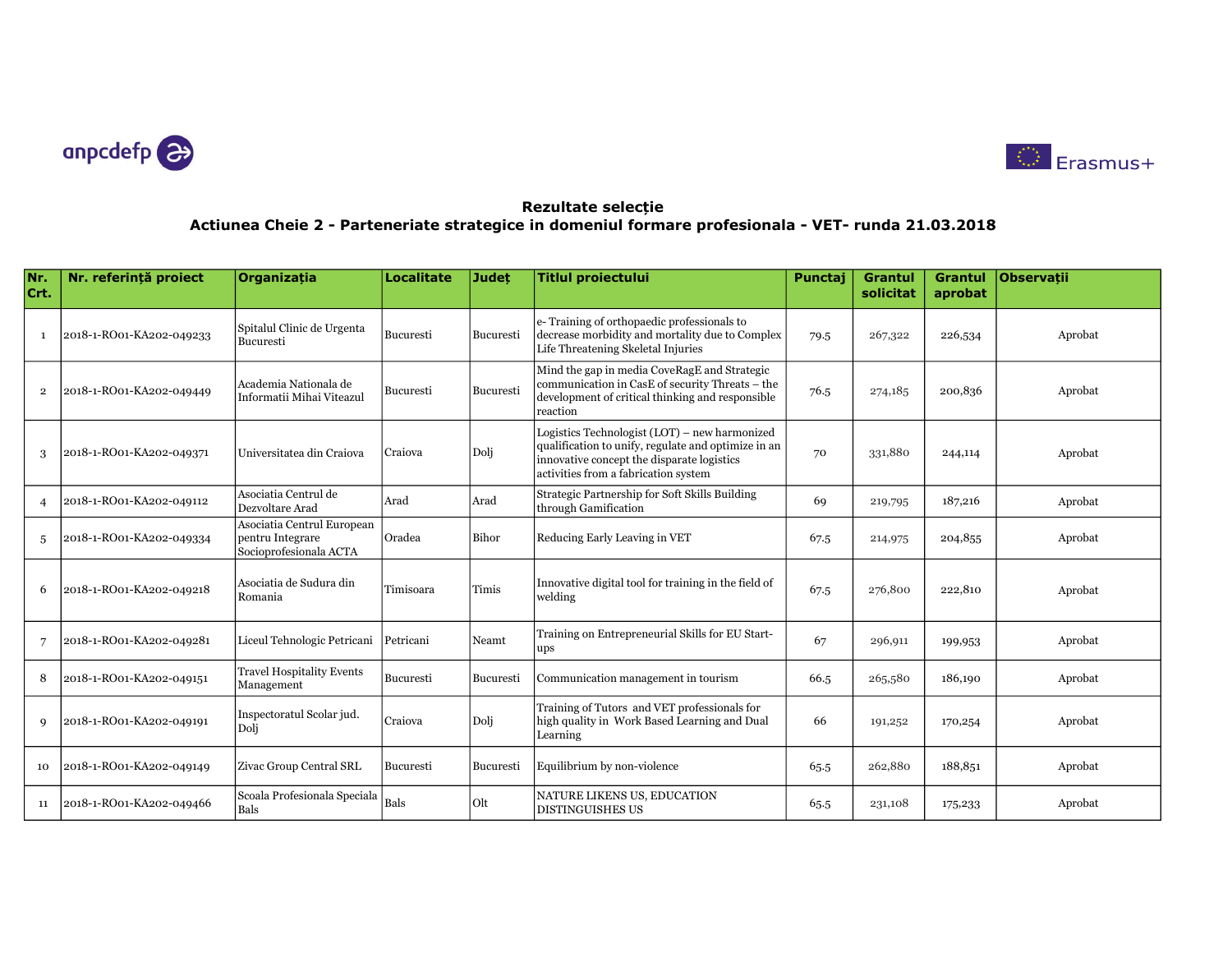



| Nr.<br>Crt. | Nr. referintă proiect    | <b>Organizatia</b>                                                                     | <b>Localitate</b> | <b>Judet</b> | <b>Titlul proiectului</b>                                                                                                                                                                               | Punctaj | Grantul<br>solicitat | Grantul<br>aprobat | <b>Observatii</b>                                                                               |
|-------------|--------------------------|----------------------------------------------------------------------------------------|-------------------|--------------|---------------------------------------------------------------------------------------------------------------------------------------------------------------------------------------------------------|---------|----------------------|--------------------|-------------------------------------------------------------------------------------------------|
| 12          | 2018-1-RO01-KA202-049474 | Asociatia Socio-Culturala<br>"Sfantul Ioan Botezatorul"<br>Berbesti                    | Berbesti          | Valcea       | INTERNATIONAL HAIRDRESSERS                                                                                                                                                                              | 65.5    | 295,125              | 252,485            | Aprobat                                                                                         |
| 13          | 2018-1-RO01-KA202-049496 | Organizatia Umanitara<br>  Concordia                                                   | Bucuresti         | Bucuresti    | Mental heAlth professionals' learning<br>community – continuous traininG program for<br>practItionerS working with people affecTed by<br>mEntal disoRders                                               | 65.5    | 324,763              | 246,503            | Aprobat                                                                                         |
| 14          | 2018-1-RO01-KA202-049110 | Institutul National de<br>Cercetare-Dezvoltare pentru Bucuresti<br>Textile si Pielarie |                   | Bucuresti    | Smart textiles for STEM training                                                                                                                                                                        | 64.5    | 290,850              | 179,380            | Aprobat                                                                                         |
| 15          | 2018-1-RO01-KA202-049373 | Complexul Muzeal National<br><b>MOLDOVA</b> Iasi                                       | Iasi              | Iasi         | Shared Standards of A New Profession: the<br>Museum Mediator                                                                                                                                            | 64.5    | 145,770              | 82,795             | Aprobat                                                                                         |
| 16          | 2018-1-RO01-KA202-049507 | Asociatia Global Help                                                                  | Craiova           | Doli         | Strategic cooperation in the field of elderly care<br>vocational training, focusing on involvement of<br>socio-economic actors                                                                          | 64.5    | 224,773              | 176,707            | Aprobat                                                                                         |
| 17          | 2018-1-RO01-KA202-049152 | <b>SC Fit Express International</b><br>İsrl                                            | Bucuresti         | Bucuresti    | Health through Movement                                                                                                                                                                                 | 64      | 225,060              | 149,165            | Aprobat                                                                                         |
| 18          | 2018-1-RO01-KA202-049189 | Universitatea de Medicina si<br>Farmacie Grigore T. Popa<br>Iasi                       | Iasi              | Iasi         | Promoters of advanced oncogenetics open online<br>training and multimedia raise awareness on<br>multidisciplinary assessment of patients and their<br>families at risk of hereditary or familial cancer | 64      | 316,600              | 292,930            | Aprobat                                                                                         |
| 19          | 2018-1-RO01-KA202-049291 | Colegiul Tehnic "Valeriu<br>Braniste"                                                  | Lugoj             | Timis        | IoT for new business (INTERNET OF<br>EVERYTHING)                                                                                                                                                        | 64      | 231,658              | 176,568            | Aprobat                                                                                         |
| 20          | 2018-1-RO01-KA202-049423 | Casa Corpului Didactic<br>"George Tofan" Suceava                                       | Suceava           | Suceava      | Bridge the digital gap_innovative resources in a<br>digital Era                                                                                                                                         | 64      | 225,953              | $\mathbf{o}$       | Respins - proiectul nu a intrunit<br>minimum 50% din punctajul<br>primului criteriu de evaluare |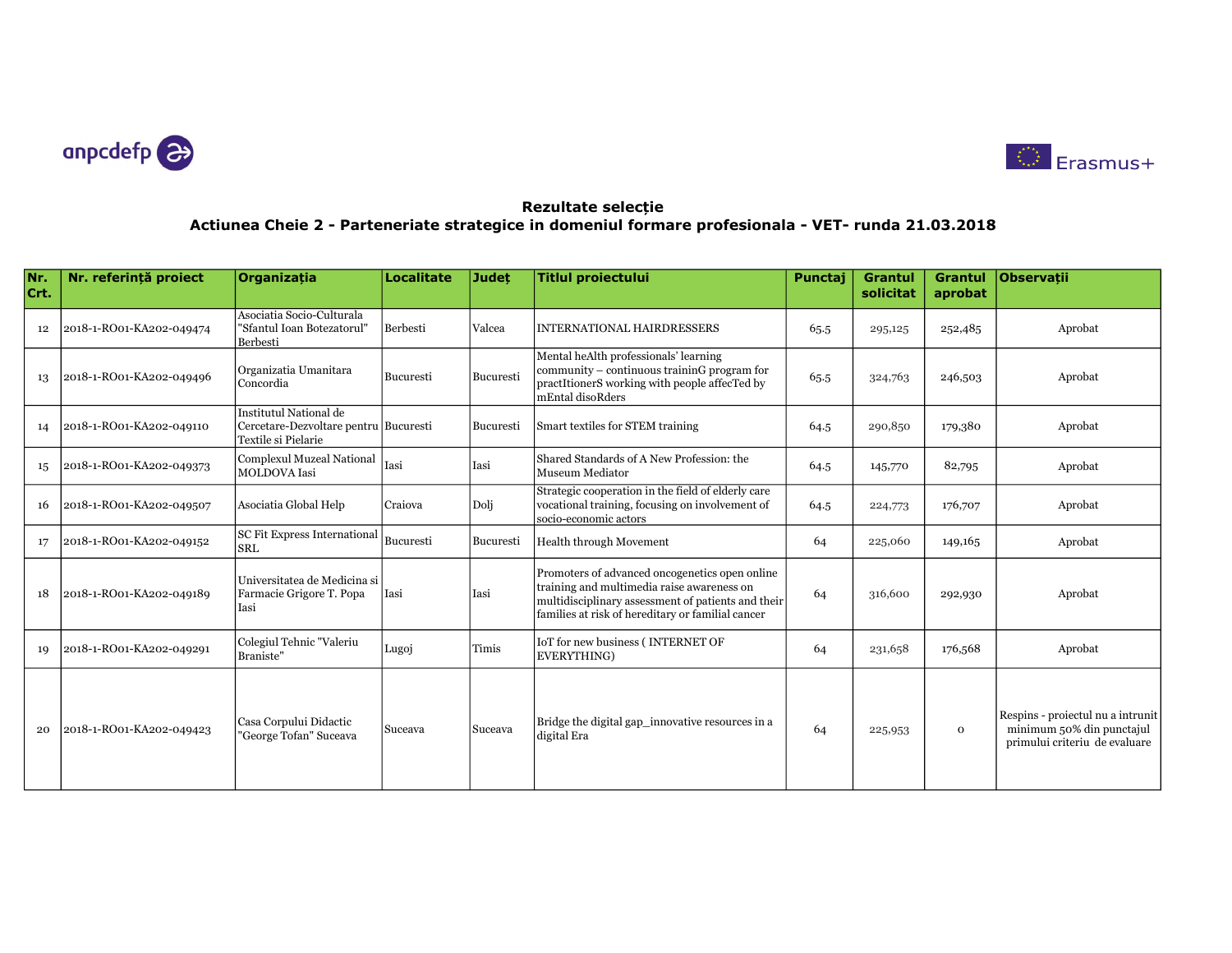



| Nr.<br>Crt. | Nr. referintă proiect    | Organizatia                                                              | Localitate  | <b>Judet</b> | <b>Titlul proiectului</b>                                                                                             | Punctaj | <b>Grantul</b><br>solicitat | <b>Grantul</b><br>aprobat | <b>Observatii</b>              |
|-------------|--------------------------|--------------------------------------------------------------------------|-------------|--------------|-----------------------------------------------------------------------------------------------------------------------|---------|-----------------------------|---------------------------|--------------------------------|
| 21          | 2018-1-RO01-KA202-049485 | Universitatea Dunarea de<br>Jos din Galati                               | Galati      | Galati       | Make Your Game: Innovative Solutions for VET <br>Teachers                                                             | 63.5    | 205,206                     | 187,576                   | Rezerva                        |
| 22          | 2018-1-RO01-KA202-049505 | Asociatia Institutul pentru<br>Parteneriat Social Bucovina               | Suceava     | Suceava      | Certifying Personal Competencies of migrants<br>and ethnic minorities for an inclusive labor<br>market                | 63      | 240,065                     | 161,455                   | Rezerva                        |
| 23          | 2018-1-RO01-KA202-049258 | Compania Nationala Posta<br>Romana S.A.                                  | Bucuresti   | Bucuresti    | Health-post.man                                                                                                       | 62.5    | 265,450                     | $\mathbf 0$               | Respins - fonduri insuficiente |
| 24          | 2018-1-RO01-KA202-049425 | Asociatia Demetrius                                                      | Iasi        | Iasi         | Enhancing EU Employability by VET Training in<br>Drone technology for Security Services                               | 62.5    | 292,390                     | $\mathbf{O}$              | Respins - fonduri insuficiente |
| 25          | 2018-1-RO01-KA202-049190 | Universitatea Ovidius din<br>Constanta                                   | l Constanta | Constanta    | SOCIAL ECONOMY IN THE EUROPEAN<br>RURAL AREAS - A LEARNING PARTNERSHIP                                                | 62.5    | 132,735                     | $\mathbf{O}$              | Respins - fonduri insuficiente |
| 26          | 2018-1-RO01-KA202-049415 | Asociatia Moldova Apicola                                                | Barnova     | Iasi         | From classic to advanced beekeeping technologies<br>to boost innovation & entrepreneurship in EU<br>apiculture sector | 62.5    | 259,226                     | $\mathbf{O}$              | Respins - fonduri insuficiente |
| 27          | 2018-1-RO01-KA202-049536 | Mihai Eminescu National<br>College                                       | Oradea      | Bihor        | "Robotics as a learning tool for educational<br>transformation"                                                       | 62.5    | 229,391                     | $\mathbf{O}$              | Respins - fonduri insuficiente |
| 28          | 2018-1-RO01-KA202-049224 | Centrul pentru Promovarea<br>Invatarii Permanente<br>Timisoara Asociatia | Timisoara   | Timis        | European Educational Competencies for<br><b>Professionals Interacting in Prisons Learning</b><br>Contexts             | 62.5    | 372,625                     | $\mathbf{O}$              | Respins - fonduri insuficiente |
| 29          | 2018-1-RO01-KA202-049506 | Asociatia European<br>Academy                                            | Bucuresti   | Bucuresti    | ICT-related Knowledge and Skills for VET to<br>boost Agricultural Competitiveness                                     | 62.5    | 218,194                     | $\mathbf{O}$              | Respins - fonduri insuficiente |
| 30          | 2018-1-RO01-KA202-049427 | Asociatia Grupul de<br>Dezvoltare Durabila                               | Constanta   | Constanta    | Professionals' innovation training for pesca-<br>tourism activities                                                   | 62.5    | 174,975                     | $\mathbf{O}$              | Respins - fonduri insuficiente |
| 31          | 2018-1-RO01-KA202-049132 | Asociatia Centrul de<br>Dezvoltare Arad                                  | Arad        | Arad         | Women in Smart Economy                                                                                                | 61.5    | 268,396                     | $\mathbf{O}$              | Respins - fonduri insuficiente |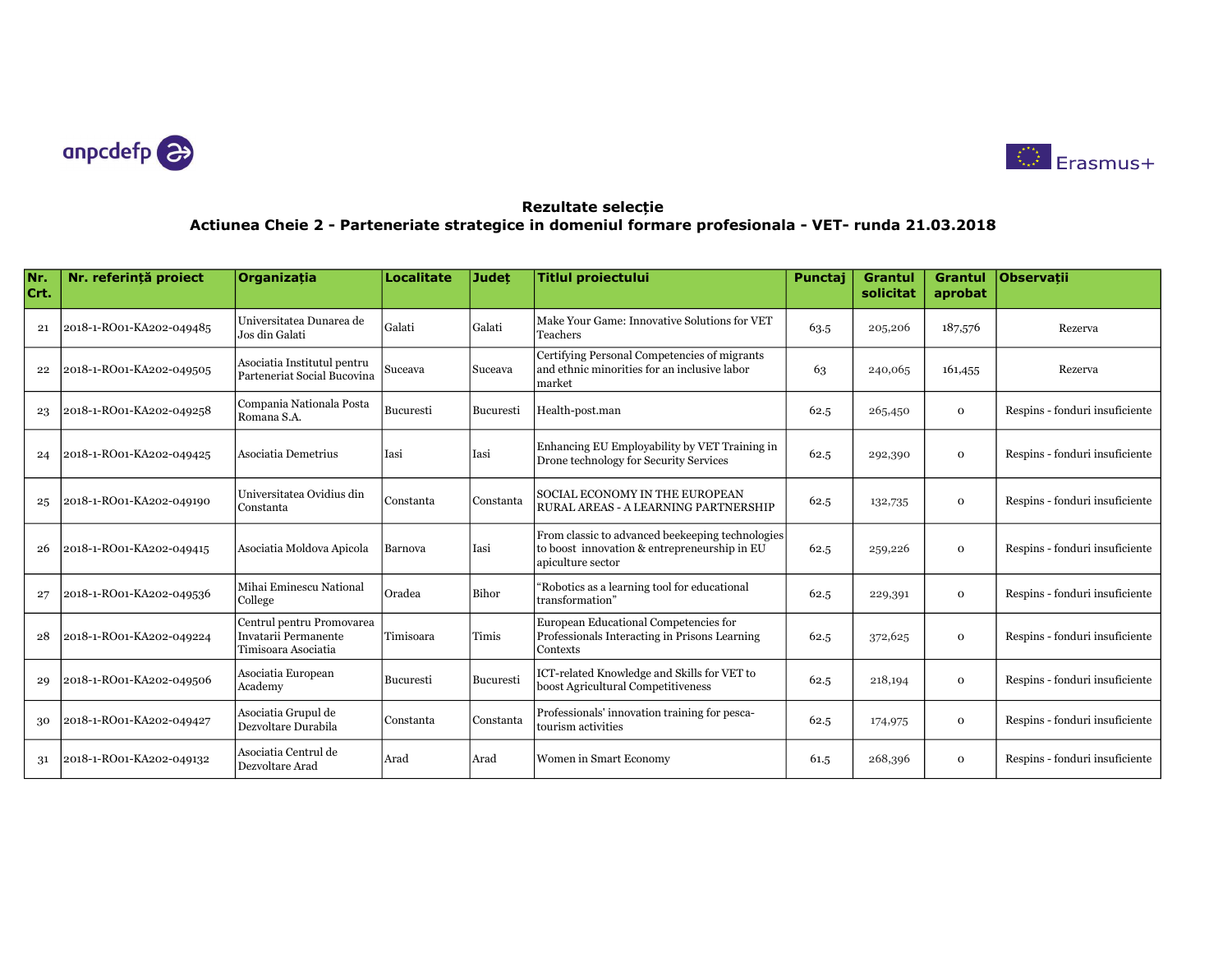



| Nr.<br>Crt. | Nr. referintă proiect    | Organizația                                                                                                 | <b>Localitate</b>     | <b>Judet</b>  | <b>Titlul proiectului</b>                                                                                                                                | Punctaj | <b>Grantul</b><br>solicitat | <b>Grantul</b><br>aprobat | <b>Observatii</b>              |
|-------------|--------------------------|-------------------------------------------------------------------------------------------------------------|-----------------------|---------------|----------------------------------------------------------------------------------------------------------------------------------------------------------|---------|-----------------------------|---------------------------|--------------------------------|
| 32          | 2018-1-RO01-KA202-049216 | Consiliul National al<br><b>Intreprinderilor Private</b><br>Mici si Mijlocii din Romania<br>- filiala Arad  | Arad                  | Arad          | MASTERS - Make ApprenticeShip aTtractive in<br>European SMEs                                                                                             | 61.5    | 240,789                     | $\mathbf{O}$              | Respins - fonduri insuficiente |
| 33          | 2018-1-RO01-KA202-049139 | Asociatia pentru Dezvoltare<br>Antreprenoriala, Pregatire<br>Profesionala si Transfer<br>Tehnologic (ADAPT) | Valea Mare-Podg Arges |               | <b>International NGO</b>                                                                                                                                 | 61      | 204,726                     | $\Omega$                  | Respins - fonduri insuficiente |
| 34          | 2018-1-RO01-KA202-049369 | Liceul Tehnologic Costesti                                                                                  | Costesti              | Arges         | e-VET Track                                                                                                                                              | 60.5    | 167,036                     | $\mathbf{O}$              | Respins - fonduri insuficiente |
| 35          | 2018-1-RO01-KA202-049113 | <b>Assist Software SRL</b>                                                                                  | Suceava               | Suceava       | e-CARD Entrepreneur serious game for low<br>Skilled Young people                                                                                         | 60      | 250,615                     | $\mathbf{O}$              | Respins - fonduri insuficiente |
| 36          | 2018-1-RO01-KA202-049115 | Colegiul Tehnic Dimitrie<br>Leonida                                                                         | Iasi                  | Iasi          | SUstainability and Social responsibility<br>compeTences to eAse VET students' work<br><b>INsertion</b>                                                   | 60      | 193,745                     | $\Omega$                  | Respins - fonduri insuficiente |
| 37          | 2018-1-RO01-KA202-049154 | Asociatia pentru Stiinta,<br>Cultura, Ecologie, Tineret si Piatra Neamt<br>Integrare Sociala                |                       | Neamt         | Traditions' inclusion into VET curriculum for<br>sustainable development and social integration-<br>European network for Support                         | 60      | 197,907                     | $\Omega$                  | Respins - fonduri insuficiente |
| 38          | 2018-1-RO01-KA202-049163 | Power Net Consulting SRL                                                                                    | Bucuresti             | Bucuresti     | DIGITAL GURU: Provide SMEs, Managers and<br>HR staff with workplace digital literacy training<br>for low qualified adults from Elementary<br>Occupations | 60      | 271,395                     | $\mathbf{O}$              | Respins - fonduri insuficiente |
| 39          | 2018-1-RO01-KA202-049252 | Liceul Tehnologic Nicolae<br>Balcescu                                                                       | Flamanzi              | Botosani      | "Growing corn - between tradition and<br>innovation"                                                                                                     | 60      | 130,236                     | $\mathbf{O}$              | Respins - fonduri insuficiente |
| 40          | 2018-1-RO01-KA202-049259 | Liceul Tehnologic "Ioan<br>Slavici"                                                                         | Timisoara             | Timis         | My Skills in My Pocket                                                                                                                                   | 60      | 334,871                     | $\mathbf{O}$              | Respins - fonduri insuficiente |
| 41          | 2018-1-RO01-KA202-049363 | Colegiul Tehnic Transilvania<br><b>Brasov</b>                                                               | <b>Brasov</b>         | <b>Brasov</b> | <b>SWEETS' TASTE ALONG EUROPE</b>                                                                                                                        | 60      | 123,848                     | $\mathbf{O}$              | Respins - fonduri insuficiente |
| 42          | 2018-1-RO01-KA202-049399 | Colegiul National Pedagogic<br>"Andrei Saguna"                                                              | Sibiu                 | Sibiu         | <b>LEARNING BY GAMIFICATION</b>                                                                                                                          | 60      | 98,276                      | $\mathbf{O}$              | Respins - fonduri insuficiente |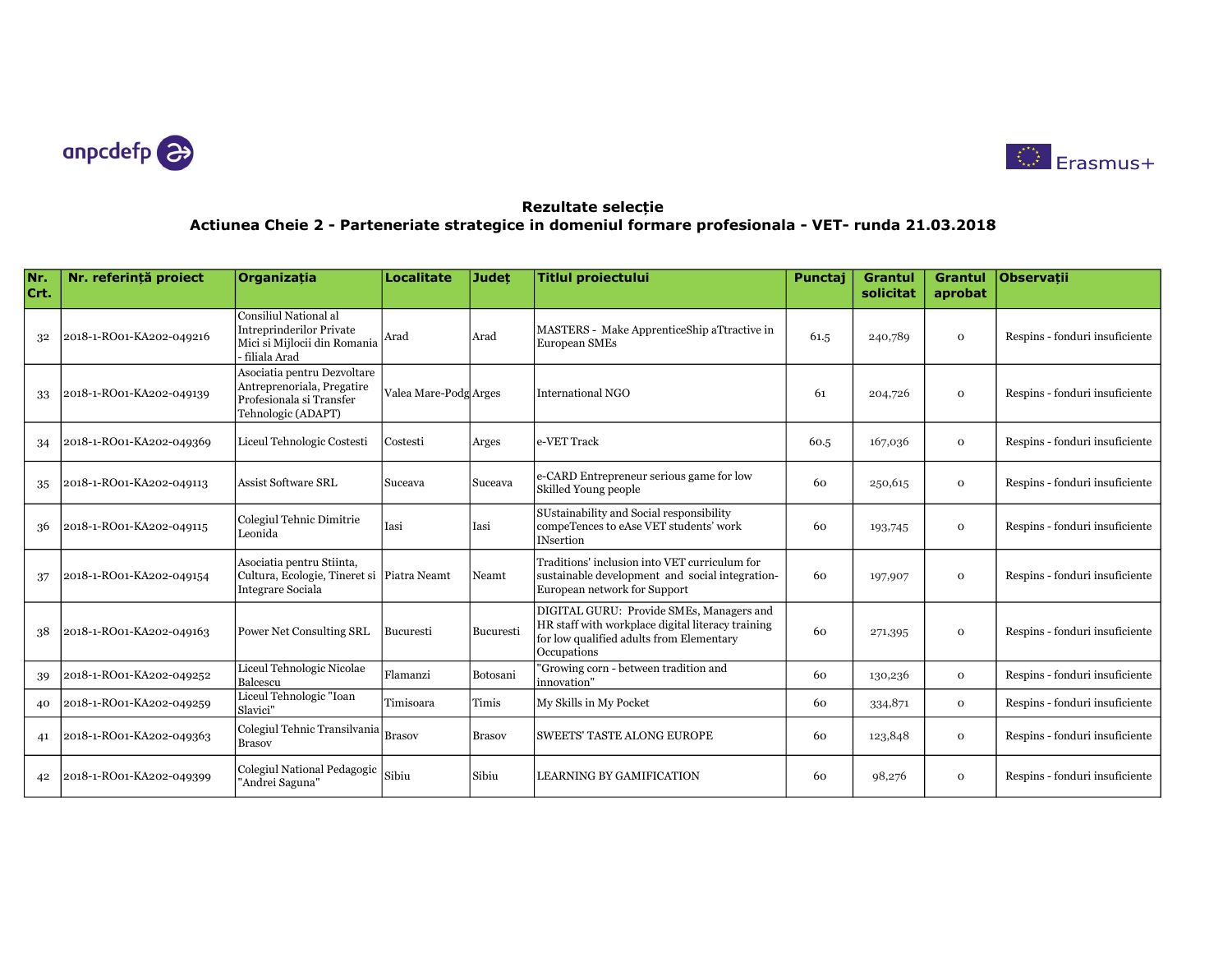



| Nr.<br>Crt. | Nr. referintă proiect    | Organizatia                                           | <b>Localitate</b> | <b>Judet</b> | <b>Titlul proiectului</b>                                                                                                                                                                                                                                                            | Punctaj | <b>Grantul</b><br>solicitat | Grantul<br>aprobat | Observatii                     |
|-------------|--------------------------|-------------------------------------------------------|-------------------|--------------|--------------------------------------------------------------------------------------------------------------------------------------------------------------------------------------------------------------------------------------------------------------------------------------|---------|-----------------------------|--------------------|--------------------------------|
| 43          | 2018-1-RO01-KA202-049422 | Liceul Tehnologic "Oltea<br>Doamna" Dolhasca          | Dolhasca          | Suceava      | Dual Education a Chance for Inclusion in VET                                                                                                                                                                                                                                         | 60      | 93,390                      | $\mathbf{o}$       | Respins - fonduri insuficiente |
| 44          | 2018-1-RO01-KA202-049445 | <b>SCIPASA</b>                                        | Bucuresti         | Bucuresti    | Excellence for Public Administration and a<br>Regional Innovation and Development Strategy                                                                                                                                                                                           | 60      | 295,035                     | $\mathbf 0$        | Respins - fonduri insuficiente |
| 45          | 2018-1-RO01-KA202-049446 | Liceul Teoretic de<br>Informatica "Grigore<br>Moisil" | Iasi              | Iasi         | A Trainers Toolkit To Foster STEM Skills using<br>microcontroller applications                                                                                                                                                                                                       | 60      | 257,174                     | $\mathbf 0$        | Respins - fonduri insuficiente |
| 46          | 2018-1-RO01-KA202-049465 | Colegiul Economic Ion<br>Ghica                        | Targoviste        | Dambovita    | Adequate Learning Leads to Passion                                                                                                                                                                                                                                                   | 60      | 107,870                     | $\mathbf 0$        | Respins - fonduri insuficiente |
| 47          | 2018-1-RO01-KA202-049479 | Asociatia Primii Pasi Spre<br>Performanta             | Pitesti           | Arges        | Win The Ball - Basic And Social Skills Training In<br>Combination With Sports Activities                                                                                                                                                                                             | 60      | 247,110                     | $\mathbf{o}$       | Respins - fonduri insuficiente |
| 48          | 2018-1-RO01-KA202-049493 | Agentia pentru Dezvoltare<br>Regionala Nord-Est       | Piatra Neamt      | Neamt        | Human Resources Traditional Experts versus<br>Millennials Generation                                                                                                                                                                                                                 | 60      | 415,428                     | $\mathbf 0$        | Respins - fonduri insuficiente |
| 49          | 2018-1-RO01-KA202-049547 | Liceul Tehnologic Special<br>Vasile Pavelcu           | Iasi              | Iasi         | From Professional Learning to the Insertion in<br>the Field of Work                                                                                                                                                                                                                  | 60      | 151,270                     | $\mathbf 0$        | Respins - fonduri insuficiente |
| 50          | 2018-1-RO01-KA202-049564 | <b>SCIPASA</b>                                        | Bucuresti         | Bucuresti    | THE CREATION OF NEW WAYS FOR THE<br>OUICK, PLEASANT TRANSFER OF EFFICIENT<br>COMPETENCES, IN VR, AR, NEW m&eL,<br>IMAGERY, eEDUTAINMENT, TO TEACHERS,<br>TRAINERS, DISADVANTAGED PEOPLE,<br>LEARNERS, WITH THE VIEW OF THE<br>STRONG IMPROVEMENT OF EU EDU & THE<br><b>INCLUSION</b> | 60      | 299,942                     | $\mathbf{o}$       | Respins - fonduri insuficiente |
| 51          | 2018-1-RO01-KA202-049464 | Colegiul Tehnic "Gheorghe<br>Asachi" Bucuresti        | Bucuresti         | Bucuresti    | Business – education collaboration for iVET in<br>the fashion sector                                                                                                                                                                                                                 | 58      | 269,582                     | $\mathbf 0$        | Respins - punctaj insuficient  |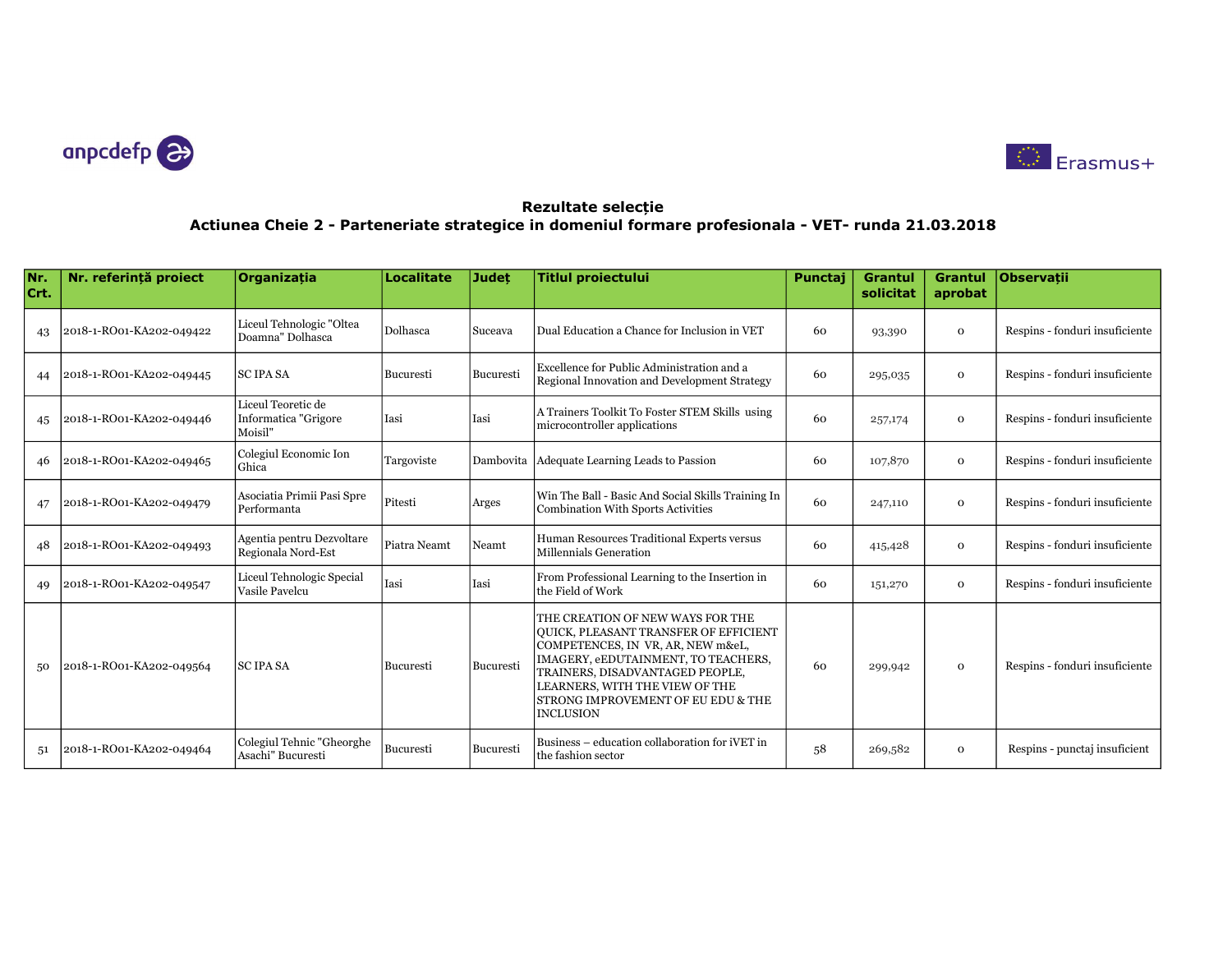



| Nr.<br>Crt. | Nr. referintă proiect    | <b>Organizatia</b>                                                                                                | <b>Localitate</b> | <b>Judet</b> | <b>Titlul proiectului</b>                                                                                      | Punctaj | <b>Grantul</b><br>solicitat | Grantul<br>aprobat | Observatii                    |
|-------------|--------------------------|-------------------------------------------------------------------------------------------------------------------|-------------------|--------------|----------------------------------------------------------------------------------------------------------------|---------|-----------------------------|--------------------|-------------------------------|
| 52          | 2018-1-RO01-KA202-049508 | Ordinul Asistentilor<br>Medicali Generalisti,<br>Moaselor si Asistentilor<br>Medicali din Romania<br>Filiala Iasi | Iasi              | Iasi         | Get Empowered to Resist Drinking Alcohol                                                                       | 54.5    | 299,317                     | $\Omega$           | Respins - punctaj insuficient |
| 53          | 2018-1-RO01-KA202-049523 | Liceul Tehnologic Special<br>Samus                                                                                | Cluj-Napoca       | Cluj         | VET is cool                                                                                                    | 52.5    | 57,830                      | $\Omega$           | Respins - punctaj insuficient |
| 54          | 2018-1-RO01-KA202-049268 | Universitatea Tehnica Cluj-<br>Napoca                                                                             | Cluj-Napoca       | Cluj         | <b>KEY FOR BUSSINESS INNOVATION</b><br>THROUGH CREATIVE LEARNING                                               | 52.5    | 210,405                     | $\mathbf{O}$       | Respins - punctaj insuficient |
| 55          | 2018-1-RO01-KA202-049242 | Asociatia de Dezvoltare<br>Economico-Sociala                                                                      | Curtea de Arges   | Arges        | Competitive development of training packages<br>and tools for agrotourism<br>entrepreneurs                     | 52      | 295,685                     | $\mathbf{O}$       | Respins - punctaj insuficient |
| 56          | 2018-1-RO01-KA202-049393 | Asociatia de Dezvoltare<br>Economico-Sociala                                                                      | Curtea de Arges   | Arges        | Inclusive Theatre Education for Marginalized<br>Children                                                       | 51      | 273,080                     | $\mathbf{O}$       | Respins - punctaj insuficient |
| 57          | 2018-1-RO01-KA202-049563 | Asociatia TEAM 4<br>Excellence                                                                                    | Constanta         | Constanta    | Development and implementation of excellence<br>model in education institutions                                | 49.5    | 177,066                     | $\mathbf{O}$       | Respins - punctaj insuficient |
| .58         | 2018-1-RO01-KA202-049522 | Universitatea Politehnica<br>Bucuresti                                                                            | Bucuresti         | Bucuresti    | Exploring Dual Learning in Continuing<br>Professional Development                                              | 49.5    | 442,665                     | $\mathbf{O}$       | Respins - punctaj insuficient |
| 59          | 2018-1-RO01-KA202-049143 | Scoala Nationala de Studii<br>Politice si Administrative                                                          | Bucuresti         | Bucuresti    | Combating Unemployment Through Third Sector<br>Empowerment                                                     | 49      | 328,550                     | $\mathbf{O}$       | Respins - punctaj insuficient |
| 60          | 2018-1-RO01-KA202-049495 | Institutul National de<br>Cercetare-Dezvoltare pentru Bucuresti<br>Textile si Pielarie                            |                   | Bucuresti    | TRANSFORMING AND TRANSFERRING<br>SKILLS TOWARDS A 4.0 LEATHER INDUSTRY                                         | 49      | 298,897                     | $\mathbf{O}$       | Respins - punctaj insuficient |
| 61          | 2018-1-RO01-KA202-049162 | Universitatea Tehnica<br>Gheorghe Asachi Iasi                                                                     | Iasi              | Iasi         | "Internet Social Media Organisers" - novel<br>Occupational Profile & ECVET based vocational<br>training course | 47      | 264,384                     | $\mathbf{O}$       | Respins - punctaj insuficient |
| 62          | 2018-1-RO01-KA202-049450 | Asociatia Bridge Language<br>Study House                                                                          | Cluj-Napoca       | Cluj         | Audiovisual methods for teaching languages to<br>youngsters                                                    | 47      | 116,165                     | $\mathbf 0$        | Respins - punctaj insuficient |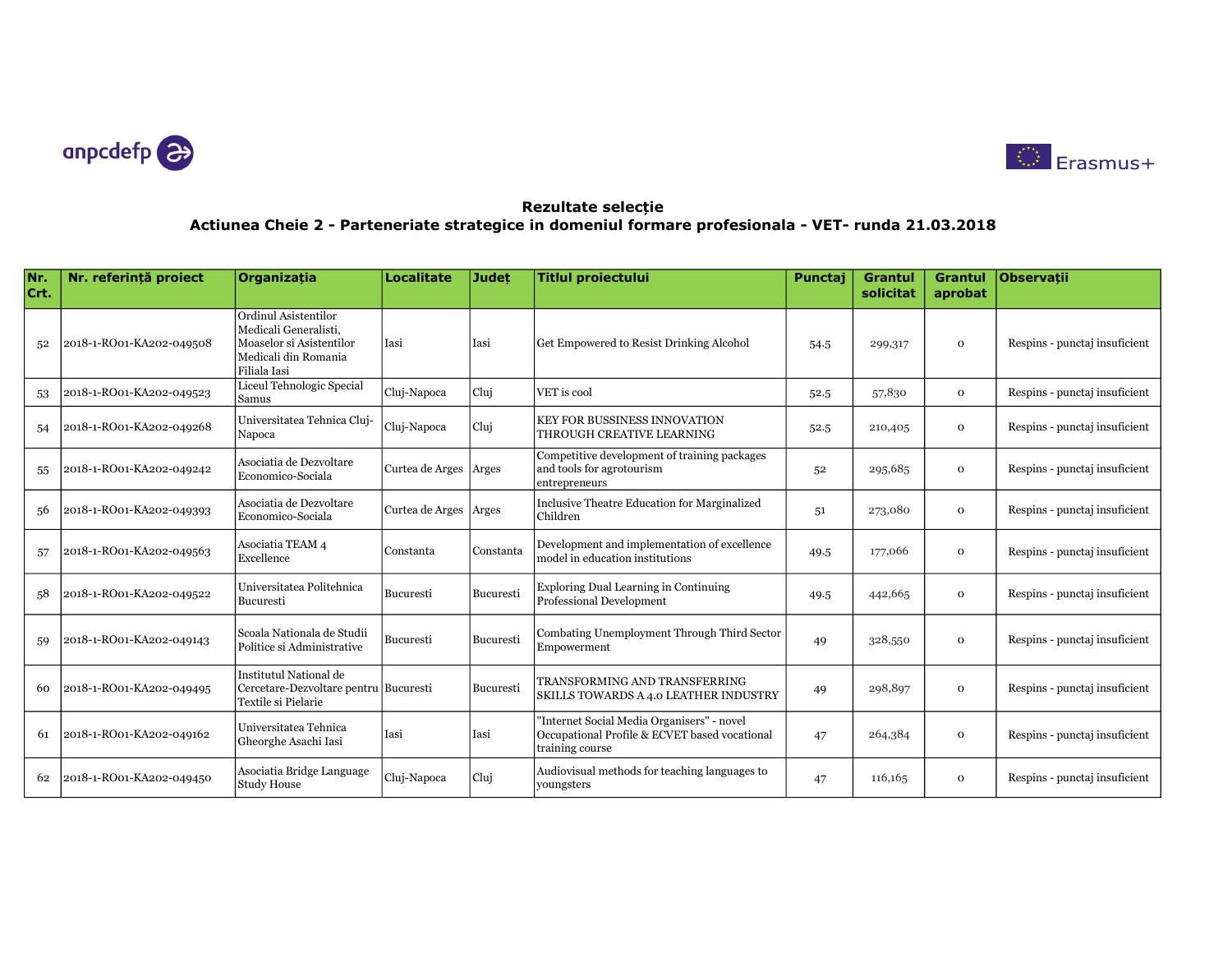



| Nr.<br>Crt. | Nr. referintă proiect    | <b>Organizatia</b>                                                       | <b>Localitate</b> | <b>Judet</b>  | <b>Titlul proiectului</b>                                                                                                                                                                                                                     | Punctaj | <b>Grantul</b><br>solicitat | <b>Grantul</b><br>aprobat | Observatii                    |
|-------------|--------------------------|--------------------------------------------------------------------------|-------------------|---------------|-----------------------------------------------------------------------------------------------------------------------------------------------------------------------------------------------------------------------------------------------|---------|-----------------------------|---------------------------|-------------------------------|
| 63          | 2018-1-RO01-KA202-049296 | Asociatia Oamenilor de<br>Afaceri Arges                                  | Pitesti           | Arges         | <b>Innovation Transfer Ready SMEs</b>                                                                                                                                                                                                         | 46      | 222,393                     | $\mathbf 0$               | Respins - punctaj insuficient |
| 64          | 2018-1-RO01-KA202-049361 | Universitatea Transilvania<br>din Brasov                                 | <b>Brasov</b>     | <b>Brasov</b> | Social entrepreneurship as the key ingredient<br>towards social inclusion and revival of rural areas                                                                                                                                          | 45      | 289,984                     | $\mathbf{o}$              | Respins - punctaj insuficient |
| 65          | 2018-1-RO01-KA202-049256 | Universitatea Tehnica<br>Gheorghe Asachi din Iasi                        | Iasi              | Iasi          | Developing Key Competences in Initial VET for<br>the Footwear Industry through Serious Games                                                                                                                                                  | 45      | 265,843                     | $\mathbf{o}$              | Respins - punctaj insuficient |
| 66          | 2018-1-RO01-KA202-049548 | <b>Fundatia Romtens</b>                                                  | Bucuresti         | Bucuresti     | Training of Trainers for Mentors in the<br>Automotive Industry - The key for employees'<br>inclusion and enhanced professionalization                                                                                                         | 44      | 297,269.50                  | $\mathbf{o}$              | Respins - punctaj insuficient |
| 67          | 2018-1-RO01-KA202-049312 | Colegiul Tehnic                                                          | Resita            |               | Developing Entrepreneurship, English and<br>Caras-Sever Digital Proficiencies in Vocational Education and<br>Training                                                                                                                         | 43      | 126,612                     | $\mathbf{o}$              | Respins - punctaj insuficient |
| 68          | 2018-1-RO01-KA202-049212 | Universitatea Tehnica<br>Gheorghe Asachi din Iasi                        | Iasi              | Iasi          | <b>IMPRoving and strengthening SalES</b><br>Management Skills for a CompetitIVE EU<br><b>Fashion Industry</b>                                                                                                                                 | 42.5    | 308,385                     | $\mathbf{o}$              | Respins - punctaj insuficient |
| 69          | 2018-1-RO01-KA202-049344 | Liceul Tehnologic Special<br>Vasile Pavelcu                              | Iasi              | Iasi          | Coping with Dyslexia                                                                                                                                                                                                                          | 42.5    | 259,085                     | $\mathbf{o}$              | Respins - punctaj insuficient |
| 70          | 2018-1-RO01-KA202-049327 | Asociatia Profesorilor de<br>Specialitate in Tehnologii<br><b>ASPECT</b> | Constanta         | Constanta     | INNOVATIVE PROGRAMME TEACHING in VET                                                                                                                                                                                                          | 41.5    | 68,574                      | $\mathbf{o}$              | Respins - punctaj insuficient |
| 71          | 2018-1-RO01-KA202-049347 | bit education & consulting<br>Romania                                    | Bucuresti         | Bucuresti     | BLENDED VET: Blended Learning Exploring<br>New Directions in Basic Education in VET                                                                                                                                                           | 41      | 297,895                     | $\mathbf{o}$              | Respins - punctaj insuficient |
|             | 2018-1-RO01-KA202-049478 | Universitatea Politehnica<br>Timisoara                                   | Timisoara         | Timis         | Learning the optimal principles of the hygienic<br>welding destined to manufacture, and<br>maintenance of technological equipment and<br>installations for food and medical technique<br>industries, in accordance with European<br>standards | 40      | 246,275                     | $\mathbf{o}$              | Respins - punctaj insuficient |
| 73          | 2018-1-RO01-KA202-049546 | SC Arhi Acces SRL                                                        | Cluj-Napoca       | Clui          | Accessible built environment                                                                                                                                                                                                                  | 39.5    | 268,670                     | $\mathbf{o}$              | Respins - punctai insuficient |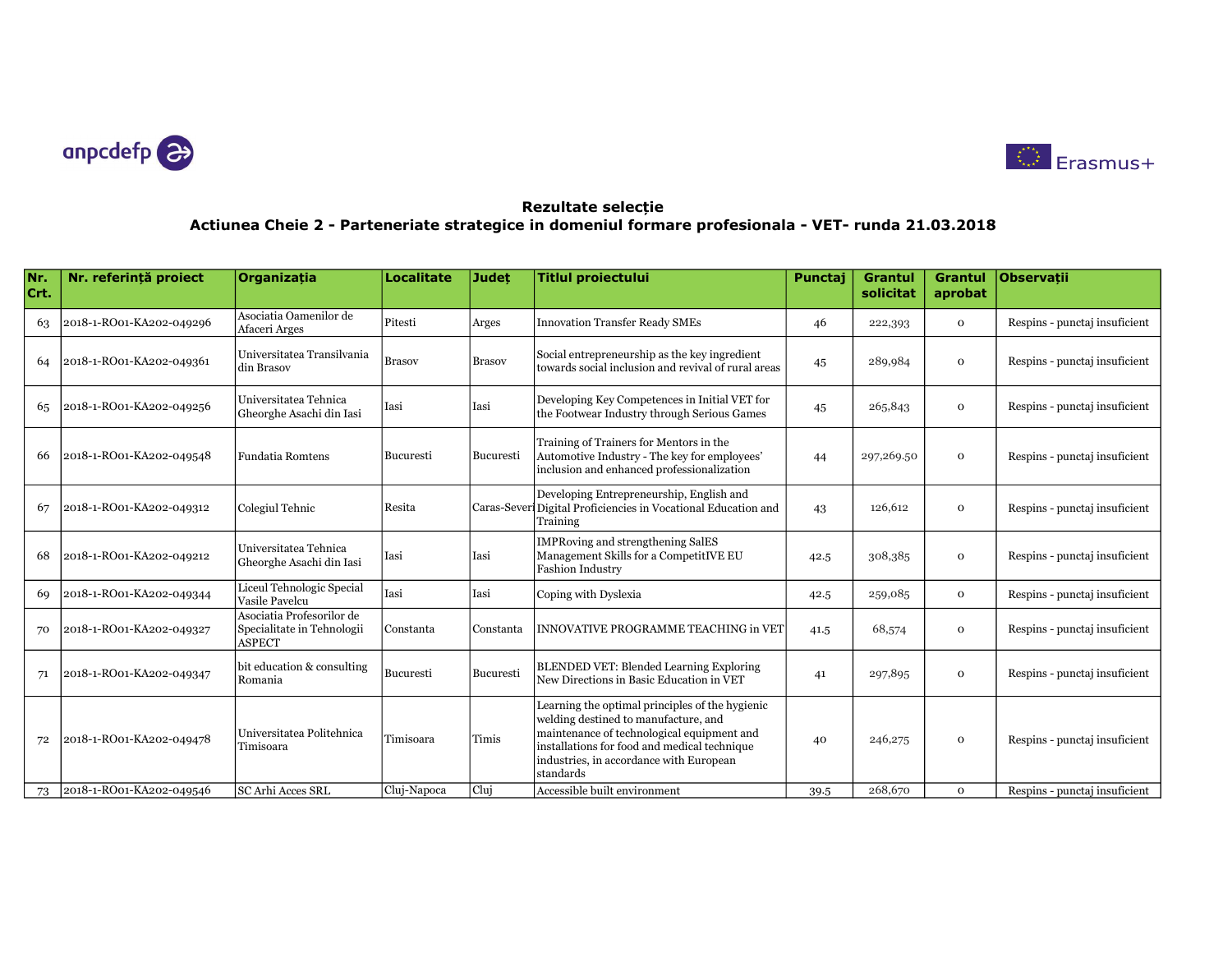



| Nr.<br>Crt. | Nr. referintă proiect    | Organizatia                                                                            | <b>Localitate</b>     | <b>Judet</b> | <b>Titlul proiectului</b>                                                                                                                                                                                              | Punctaj | <b>Grantul</b><br>solicitat | <b>Grantul</b><br>aprobat | <b>Observatii</b>             |
|-------------|--------------------------|----------------------------------------------------------------------------------------|-----------------------|--------------|------------------------------------------------------------------------------------------------------------------------------------------------------------------------------------------------------------------------|---------|-----------------------------|---------------------------|-------------------------------|
| 74          | 2018-1-RO01-KA202-049188 | Colegiul National "Vasile<br>Goldis" Arad                                              | Arad                  | Arad         | VET NEW DIGITAL SKILLS FOR NEW JOBS                                                                                                                                                                                    | 39      | 283,070                     | $\mathbf{o}$              | Respins - punctaj insuficient |
| 75          | 2018-1-RO01-KA202-049111 | Institutul National de<br>Cercetare-Dezvoltare pentru Bucuresti<br>Textile si Pielarie |                       | Bucuresti    | Social Inclusion through the development of<br>Innovative Training in the EU Footwear Industry                                                                                                                         | 39      | 350,410                     | $\mathbf{O}$              | Respins - punctaj insuficient |
| 76          | 2018-1-RO01-KA202-049521 | European Association for<br>Social Innovation                                          | Bucuresti             | Bucuresti    | Social Net Capital fostering Entrepreneurship and<br>Inclusion                                                                                                                                                         | 37.5    | 308,832                     | $\mathbf{o}$              | Respins - punctaj insuficient |
| 77          | 2018-1-RO01-KA202-049486 | <b>SC IPA SA</b>                                                                       | Bucuresti             | Bucuresti    | LEARN TO SUCCEED.<br>KEYS TOWARD INCLUSION AND<br>DEVELOPMENTS FOR ALL: HOW TO WRITE<br>SUCCESSFUL PROJECTS PROPOSALS & HOW<br>TO APPLY THE EU COMMISSION SOCIAL<br>INCLUSION PROGRAMMES, POLICY AND<br><b>ACTIONS</b> | 36.5    | 299,266                     | $\mathbf{o}$              | Respins - punctaj insuficient |
| 78          | 2018-1-RO01-KA202-049232 | Colegiul National Pedagogic<br>"Mircea Scarlat"                                        | Alexandria            | Teleorman    | Talking Safety? Definitely!                                                                                                                                                                                            | 32.5    | 242,882                     | $\mathbf{o}$              | Respins - punctaj insuficient |
| 79          | 2018-1-RO01-KA202-049457 | Asociatia Fluturele Visator                                                            | Sannicolau MarelTimis |              | Tineri cu cerinte educationale speciale - Un nou<br>inceput                                                                                                                                                            | 32.5    | 104,780                     | $\mathbf{o}$              | Respins - punctaj insuficient |
| 80          | 2018-1-RO01-KA202-049565 | Dimitrie Cantemir<br>University of Targu Mures                                         | <b>Targu Mures</b>    | Mures        | $OM$ in Circular Economy $-$ how to support<br>Higher Education/VET students and companies<br>with using serious games' applications on QM in<br>circular economy environments                                         | 28.5    | 209,540                     | $\mathbf{o}$              | Respins - punctaj insuficient |
| 81          | 2018-1-RO01-KA202-049374 | Directia Generala de<br>Asistenta Sociala si Protectia Voluntari<br>Copilului          |                       | Ilfov        | Impreuna vom reusi, pentru ca putem!-prin<br>interactiune copii cu CES roboti umanozi NAO                                                                                                                              | 26.5    | 96,260                      | $\mathbf{o}$              | Respins - punctaj insuficient |
| 82          | 2018-1-RO01-KA202-049365 | Asociatia Romana pentru<br>Industria de Securitate                                     | Bucuresti             | Bucuresti    | Promovarea Egalității de Șanse si Tratament a<br>Femeilor în Industria de Securitate Privată                                                                                                                           | 26      | 60,000                      | $\mathbf{o}$              | Respins - punctaj insuficient |